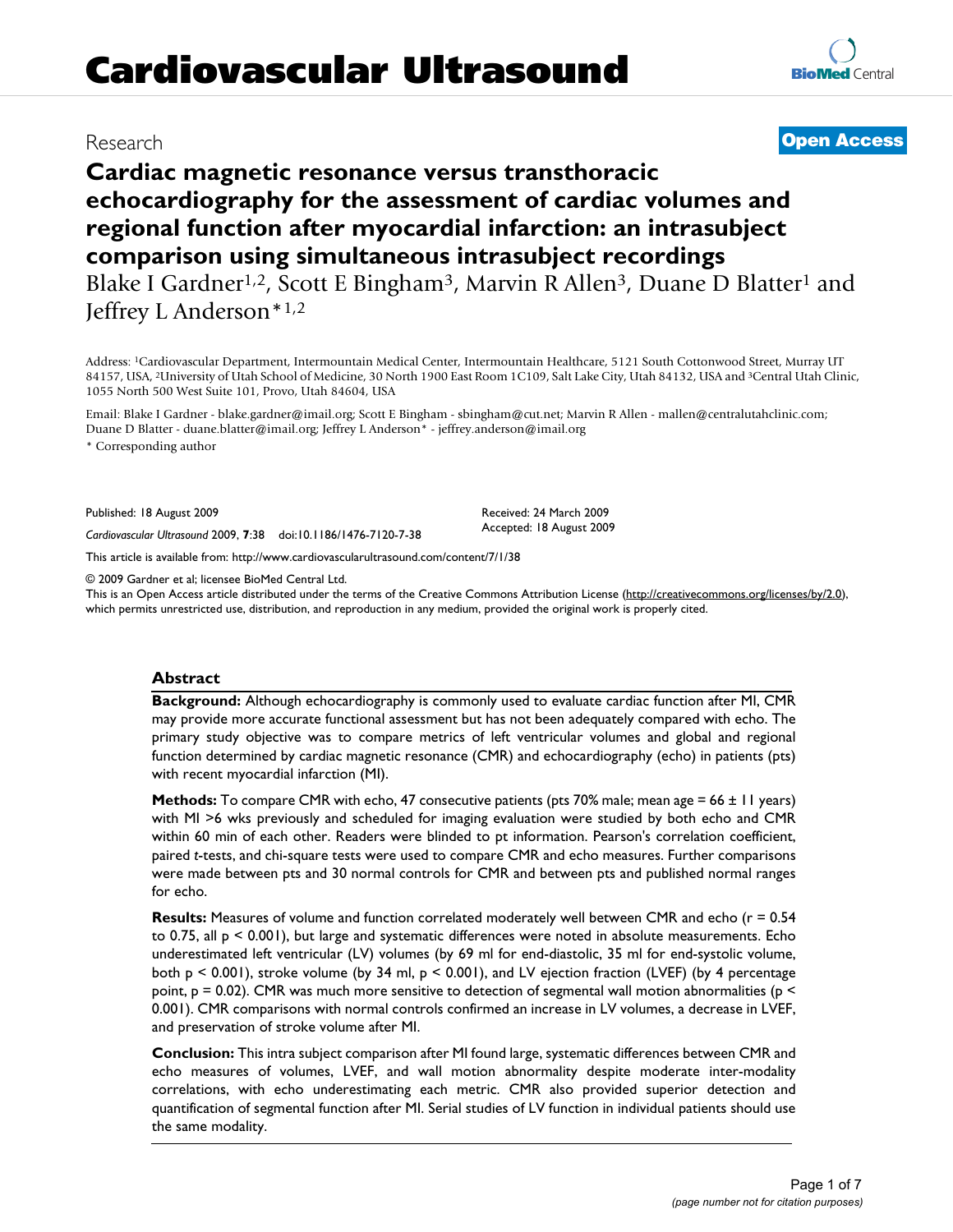## **Background**

Cardiac magnetic resonance (CMR) is increasingly utilized for dynamic imaging of the heart with the expectation that it will provide more accurate and reproducible measurements of cardiac chamber dimensions, volumes, and function compared to other non-invasive imaging techniques such as echocardiography and nuclear cardiography [[1](#page-5-0)[-3](#page-5-1)]. This expectation arises from the superior spatial resolution and more precise border definition achieved with CMR compared with these other techniques. However, the potential of CMR to be integrated optimally into clinical practice for assessment of cardiac metrics has been limited in part by a lack of comparative information with echocardiography (echo), the long-time clinical standard for non-invasive cardiovascular imaging, in health and disease. Myocardial infarction (MI) is the most common cardiovascular disease state routinely requiring imaging assessment. Little direct comparative information is available for these 2 techniques [[4](#page-5-2)]. Thus, we undertook an intra subject comparison of echo with CMR in a consecutive cohort of post-MI patients to determine correlations and systematic differences between these modalities in assessing left ventricular volumes and function.

## **Methods**

#### *Study Objectives*

The main study objectives were: 1) to determine and compare metrics of left ventricular volumes and function between CMR and echo in a consecutive cohort of post-MI patients presenting for imaging evaluation of cardiac function, 2) to compare the sensitivity of the 2 modalities to assess regional wall motion (RWM) after MI, and 3) to quantitatively assess changes in these parameters after MI by a comparison of study patients with a cohort of normal volunteers.

### *Study Population*

Forty-seven study subjects were prospectively enrolled from a consecutive series of patients with MI occurring >6 wks previously referred for echo evaluation of cardiac function and who consented to study participation, which included undergoing the complementary CMR study within 1 hour of echo. The protocol was approved by the Western Institutional Review Board. Standard electrocardiogram (ECG) and serial cardiac biomarker analysis was used to document MI.

Each subject served as his/her own control. Predefined cardiovascular measurements were made for CMR and echo using workstation-specific methods by a seasoned observer blinded to results of the complementary imaging method. Imaging results and demographic information were entered into a study database.

Given limited information on the normal range for CMR measurements and dependence of work-station specific methodology, we determined a normal range for CMR metrics in a group of 30 local normal volunteers recruited concurrently [\[5](#page-5-3)]. These subjects were consenting, uncompensated adults of either sex (equally divided between men and women) of ages between 40–60 years who underwent a standard CMR functional study and who had no clinically apparent cardiovascular diseases, including hypertension or diabetes on screening history, or abnormal physical on screening examination, or significant other-organ diseases. Echocardiographic normal values were taken from the published literature.

## *Cardiac Magnetic Resonance Imaging (MRI) and Echo Studies*

Following axial and sagittal localizer sequences, standard cardiac 2, 3, and 4 chamber 1 cm thick long axis and short axis slices were obtained on a General Electric (GE) 1.5 Tesla magnet (EXCITE platform, version 11.0) using steady state free precession (SSFP) cine sequences (typical in-plane resolution  $2.2 \times 1.3$  mm<sup>2</sup>). All images were acquired using a phased-array 8-channel cardiac coil during single breath-holds (maximum, 15 seconds) with ECG (preferred) or peripheral (finger pulse) triggering. Acquisition parameters were as follows: zoom mode, TR = 2.4 msec, TE = min full, flip angle =  $45^\circ$ , field of view =  $35^\circ$  $\times$  35 cm, matrix = 192  $\times$  160, NEX = 0.5, slice thickness = 8 mm with zero spacing, phases = 20, and views per segment ≤ 24 to maintain temporal resolution < 80 msec. No vasoactive agents were given between echocardiography and CMR imaging.

Echocardiographic images were obtained in the standard parasternal long and short axis and apical 4 chamber and 2 chamber views utilizing digital Vivid 7 ultrasound equipment with a combined tissue imaging 2.5 – 4.0 MHz transducer (GE, Milwaukee, WI). At least 3 cardiac cycles were captured at the left ventricular (LV) base, mid papillary muscle level, and apex for wall motion assessment. No intravenous echocardiographic contrast agent was used. Later, an expert reader obtained measurements offline from the parasternal and apical windows blinded to patient identity, gender, and clinical data. Two dimensional (2D) echo ventricular volumes and LV ejection fraction were planimetered from the 4-chamber and 2 chamber areas using the modified Simpson's rule. All of the measurements were obtained in concordance with American Society of Echocardiography standards [\[6\]](#page-6-0).

### *Image Analysis*

Off-line image post-processing was performed on a cardiac Delta workstation with ReportCard 2.0 software (GE, Waukesha, WI). Measurements followed standard CMR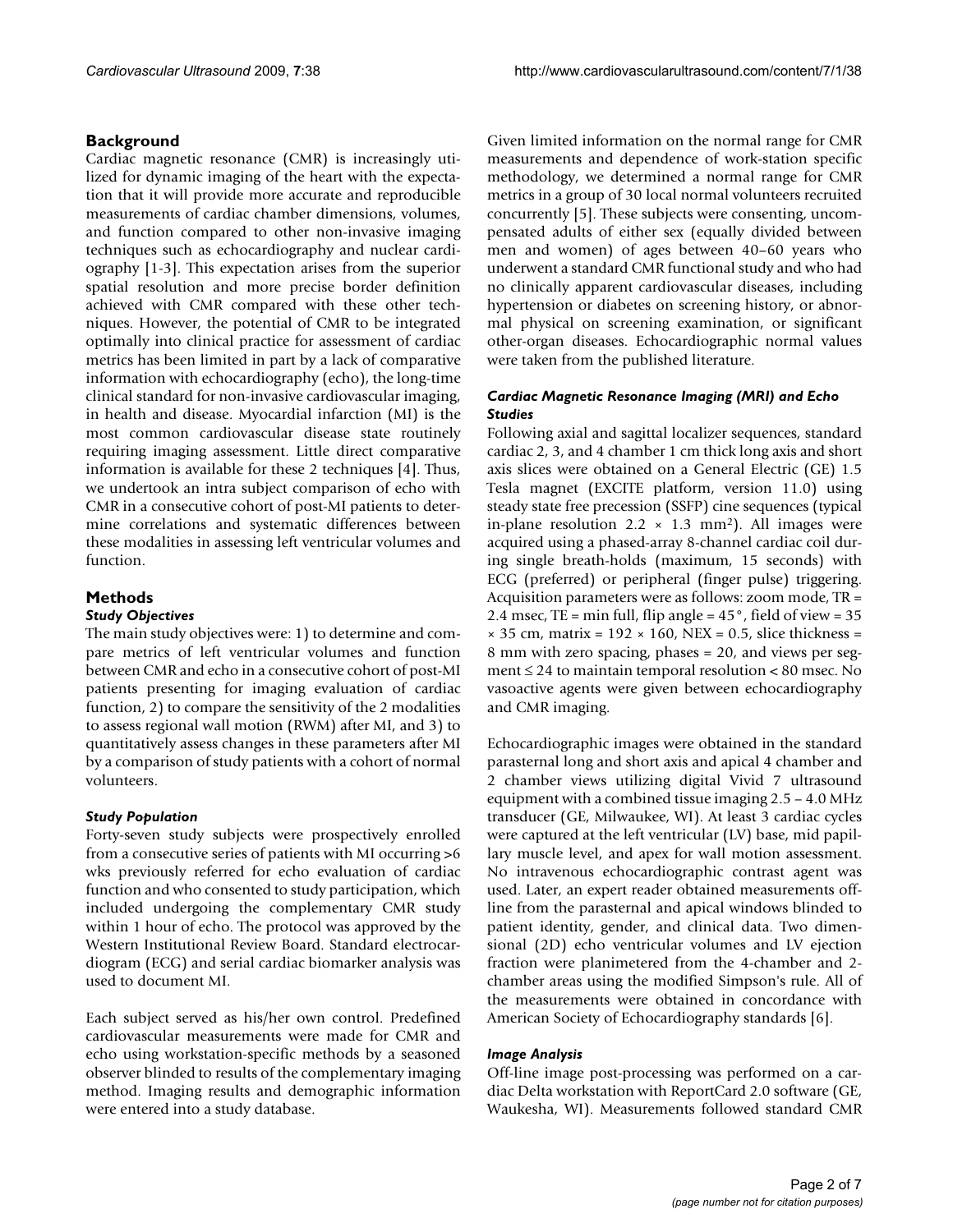procedures or mimicked the approach to echo measurement where appropriate. Image grayscale was adjusted to maximize the myocardial blood pool contrast without maximal pixel intensity saturation. Manual planimetry was performed by an expert CMR technologist and independently confirmed by the CMR physician reader. (Observers were blinded to echo results.) In the short axis view, the most basal slice used for LV volume analysis excluded any LV outflow tract. Unattached papillary muscles were included within the left ventricular chamber. Volumes for CMR were determined from the stack of short axis slices using Simpson's rule and for echo using the modified, semi-Simpson's rule based on 4- and 2-chamber planimetry [\[1](#page-5-0)[,7](#page-6-1)[,8\]](#page-6-2). For both modalities, floating papillary muscles were included within the chamber volume measurements. For both modalities, wall segments were divided by consensus into 2 general categories: good/adequate and suboptimal/poor. To provide a conservative comparison of the 2 modalilties, poorly imaged segments were excluded from the comparative analyses.

Consensus quantitative results were entered prospectively into research databases, and computer-assisted manual tracings were saved for later visual comparisons. Similarly, echo image analysis was performed by experienced observers blinded to CMR study results and followed standard techniques [[7](#page-6-1)[-9\]](#page-6-3).

Segmental wall motion analysis used a standard 17-segment model [[10\]](#page-6-4).

## *Study Variables*

Study demographic variables included subject age, sex, heart rate, weight, height, and body surface area (BSA). Cardiovascular variables included LV end-diastolic (EDV) and end-systolic (ESV) volumes and the derived variables stroke volume (SV, SV = EDV-ESV), and LV ejection fraction (EF = SV/EDV). For RWM, the LV was divided into 17 segments [\[11\]](#page-6-5), and each visualized segment was graded on a scale of 1 to 5 as normal, hypokinetic, akinetic, or dyskinetic, or aneurysmal, respectively. Wall motion then was assessed as a summed total score, a worst segmental score, and an average RWM score, calculated as the average of all scored segments [[7](#page-6-1)].

### *Statistics*

Results are presented as mean (standard deviation). Pearson's correlation coefficient, paired *t*-tests, and chi-square tests were used to compare intra subject and inter modality CMR and echo metrics, as appropriate. SPSS for Windows (version 14.0, SPSS Inc., Chicago, IL) was used for statistical analysis. A p value of 0.05 or less was deemed nominally significant and 0.01 or less definitely significant, given the 5 primary outcome variables.

## **Results**

#### *Subject Characteristics*

50 patients were initially enrolled. Three patients were excluded from study due to a rhythm other than sinus. Thus, the primary study population included 47 patients surviving MI that occurred at least 6 weeks previously. Demographics and selected patient characteristics are shown in Table [1](#page-2-0). Mean age averaged  $66 \pm 11$  years; 70% of subjects were male.

The CMR control group included 30 healthy volunteers (15 women, 15 men) of average age 47 years (range, 40 to 60) with average BSA 1.7 sq m in women and 2.1 sq m in men. Study quality was excellent for all volunteers.

## *CMR and Echo Volumetrics*

The volumetric measures of LVEDV, LVESV, and LVSV correlated moderately well between CMR and echo  $(r = 0.54)$ to 0.75, all p < 0.001), but large and systematic differences were noted in absolute measurements between the two (Table [2,](#page-3-0) Figure [1\)](#page-3-1). Echo underestimated all 3 volumes: LVEDV by an average of 69 ml, LVESV by 35 ml, and stroke volume by 34 ml (Table [2](#page-3-0)).

### *Global and Segmental Function by CMR and Echo*

Global LV ejection fraction correlated moderately well between the 2 modalities ( $r = 0.67$ ,  $p < 0.001$ ) (Table [2\)](#page-3-0). However, echo underestimated LVEF compared to CMR by 4 percentage points ( $p = 0.02$ ).

All 799 segments in all 47 study patients could be scored by CMR, whereas 22 (2.8%) segments (p < 0.0001) in 9 patients  $(19%)(p = 0.005)$  could not be adequately visualized to allow scoring by echo and are excluded from the comparative wall motion analyses with CMR.

In keeping with global function, segmental wall motion scores (WMS) showed moderately good correlations

<span id="page-2-0"></span>**Table 1: Baseline Characteristics of the Post-MI Patient Cohort**

| Metric (unit)                                 | <b>Frequency/Descriptive</b> |  |  |
|-----------------------------------------------|------------------------------|--|--|
| N                                             | 47                           |  |  |
| Age: y, mean (SD)                             | 66 (II)                      |  |  |
| Sex: % (n) male                               | 70 (33)                      |  |  |
| Heart rate: beats/min, mean (SD)              | 64 (14)                      |  |  |
| Body surface area: m <sup>2</sup> , mean (SD) | 1.96(0.23)                   |  |  |
| Location of WMA $10$ <sup>*</sup>             |                              |  |  |
| Anterior/Anteroseptal†, % (n)                 | 62(29)                       |  |  |
| Inferior†, $%$ (n)                            | 77 (36)                      |  |  |
| Lateral†, $%$ (n)                             | 45(21)                       |  |  |
| Apical <sup>+</sup> , % (n)                   | 68 (32)                      |  |  |
| Nonet, % (n)                                  | 4 (2)                        |  |  |

\*Wall motion abnormality (WMA) assessed by CMR using the standard 17 segment model with assigned coronary territories<sup>10+</sup>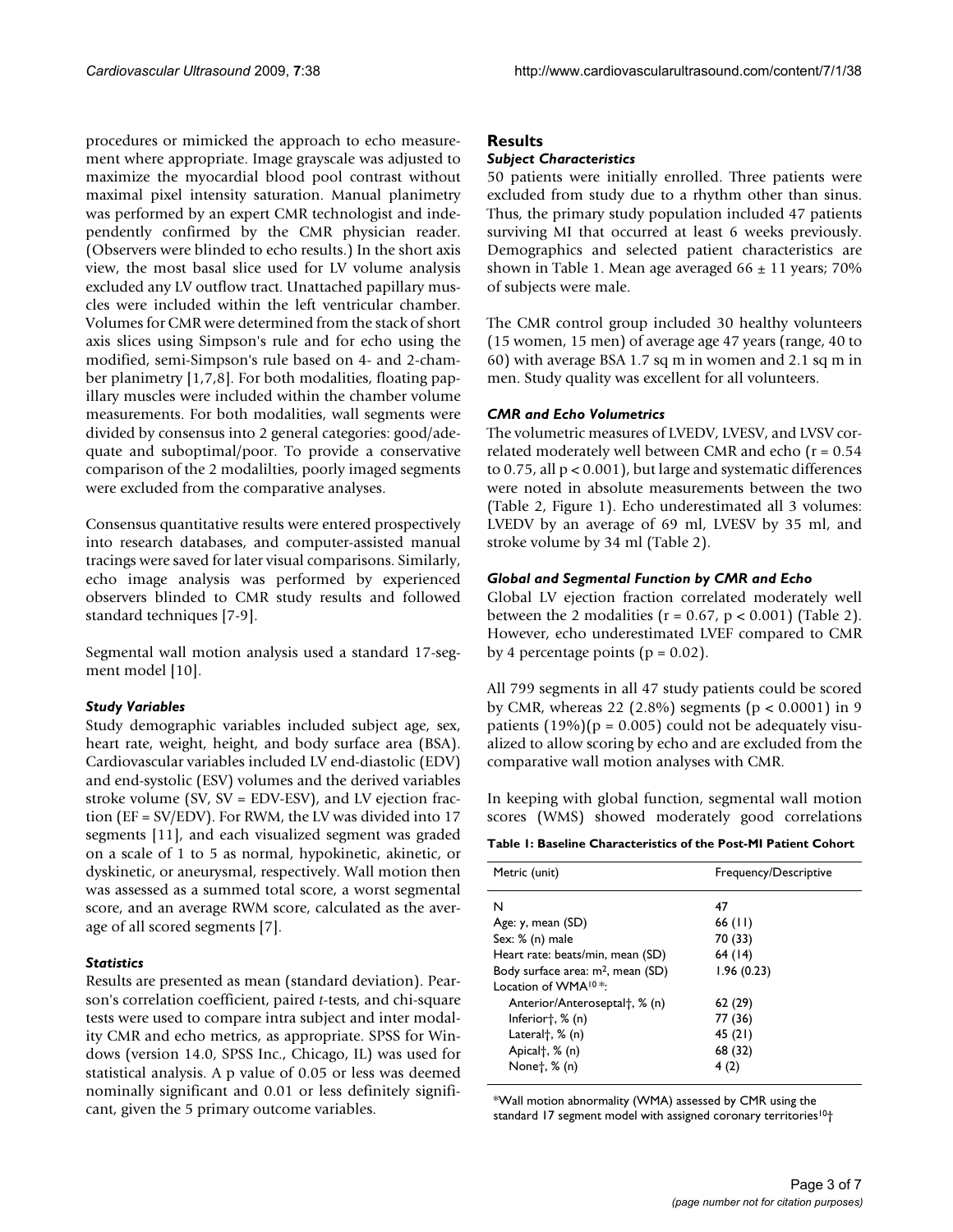<span id="page-3-1"></span>

## Figure 1

**LV Volumes (Indexed to BSA) and Function by CMR versus Echo.** Abbreviations: CMR = cardiac magnetic resonance; echo = echocardiography. Left ventricular end diastolic volume index (LVEDVI), left ventricular end systolic volume index LVESVI), left ventricular stroke volume index (LVSVI), left ventricular ejection fraction (LVEF). Volumes are indexed to body surface area (BSA). Bars represent means, given with standard error whiskers. Comparisons of LVEDVI, LVESVI, and LVSVI between CMR and echo are significant at  $p < 0.001$ , and LVEF at  $p = 0.02$ .

between CMR and echo, both for the worst WMS (r = 0.69, p < 0.001) and for total and average segmental WMS  $(r = 0.66, p = 0.001)$ (Table [2](#page-3-0)). However, echo underestimated WMS of the worst segment (by 0.81 grade,  $p \lt \theta$ 0.001), as well as the average WMS and the summed WMS compared to CMR (both  $p < 0.001$ )(Table [2](#page-3-0)). Wall motion was completely normal in 15 patients (32%) assessed by echo, compared to only 2 (4%) assessed by CMR ( $p < 0.001$ ), suggesting that CMR is more sensitive in distinguishing diseased from normal subjects.

## *Subgroup Analysis by Degree of LV Dysfunction*

To see whether differences in metrics by modality are affected by degree of LV dysfunction, comparisons were made between subgroups of patients with less than versus more than or equal to the median echo LVEF of 46%. For both modalities, LVEDV and LVESV increased in the lower LVEF subgroup, whereas LVSV was unchanged. However, inter modality differences in paired CMR versus echo LVEF and volumetrics were not significantly dependent on LVEF subgroup (i.e., mean  $\triangle$ LVEF, 1.4% vs. 4.8%, p = 0.2; mean  $\triangle$ LVEDV 58 ml vs. 77 ml, p = 0.15; high vs. low LVEF subgroups, respectively).

## *Post-MI Patients and Normals Compared by CMR*

Table [3](#page-4-0) compares the primary volumetric and functional metrics, determined by CMR, between the post-MI patient cohort and normal volunteers, indexed to BSA. Stroke volume is preserved but is associated with moderate decreases in LVEF accompanied by moderate to large increases in LVEDVI and LVESVI

## *Post-MI Patients and Normals Compared by Echo*

Table [4](#page-4-1) compares the primary volumetric and functional metrics, determined by echo, between the post-MI patient cohort and a report of normal values. LVEF is moderately decreased compared to normals. LVEDV and LVESV differences from normal values are modest and overlapping.

## *Indirect Comparison of Normal Ranges for CMR vs. Echo*

As with the intra subject comparisons of CMR and echo in post-MI patients, an indirect comparison of the normal ranges for volunteers in our study and with a published normal range for echocardiographic metrics also suggests important differences in volumes (Table [3](#page-4-0) vs. [4\)](#page-4-1) [[12\]](#page-6-6).

## **Discussion**

## *Study Overview*

We performed a moderately large comparative CMR and echo imaging study of post-MI patients in which each subject served as his or her own control. We found that metrics of LV volumes and function, acquired from near simultaneous studies, while correlating moderately well, showed large and systematic inter-modality differences. Echo underestimated all primary measures compared with CMR, including LVEDV, LVESV, SV, LVEF, and, importantly, RWM abnormality. CMR also was more sensitive in distinguishing diseased from normal subjects. Of

<span id="page-3-0"></span>**Table 2: Summary of LV Volumes and Function by CMR versus Echo in the Post-MI cohort: Means (SD)**

| Metric (unit)     | <b>CMR</b> | Echo       | p-value | Correlation(r) | p-value |
|-------------------|------------|------------|---------|----------------|---------|
| LV EDV (ml)       | 171(62)    | 102(42)    | < 0.001 | 0.701          | < 0.001 |
| LV ESV (ml)       | 88 (47)    | 53 (28)    | < 0.001 | 0.746          | < 0.001 |
| $LV SV$ (ml)      | 83 (24)    | 49 (22)    | < 0.001 | 0.536          | < 0.001 |
| LV EF $(\%)$      | 51 (11)    | 47 $(11)$  | 0.02    | 0.672          | < 0.001 |
| Worst WMS (units) | 2.79(0.88) | 1.98(0.85) | < 0.001 | 0.692          | < 0.001 |
| Total WMS/pt      | 26.0(7.0)  | 23.0(7.0)  | 0.001   | 0.657          | < 0.001 |
| Average WMS       | 1.53(0.41) | 1.39(0.42) | 0.001   | 0.657          | < 0.001 |

**Abbreviations:** CMR = cardiac magnetic resonance; echo = echocardiography; MI = myocardial infarction. Left ventricular end diastolic volume (LVEDV), left ventricular end systolic volume (LVESV), left ventricular stroke volume (LVSV), left ventricular ejection fraction (LVEF), 17 segment wall motion score (WMS)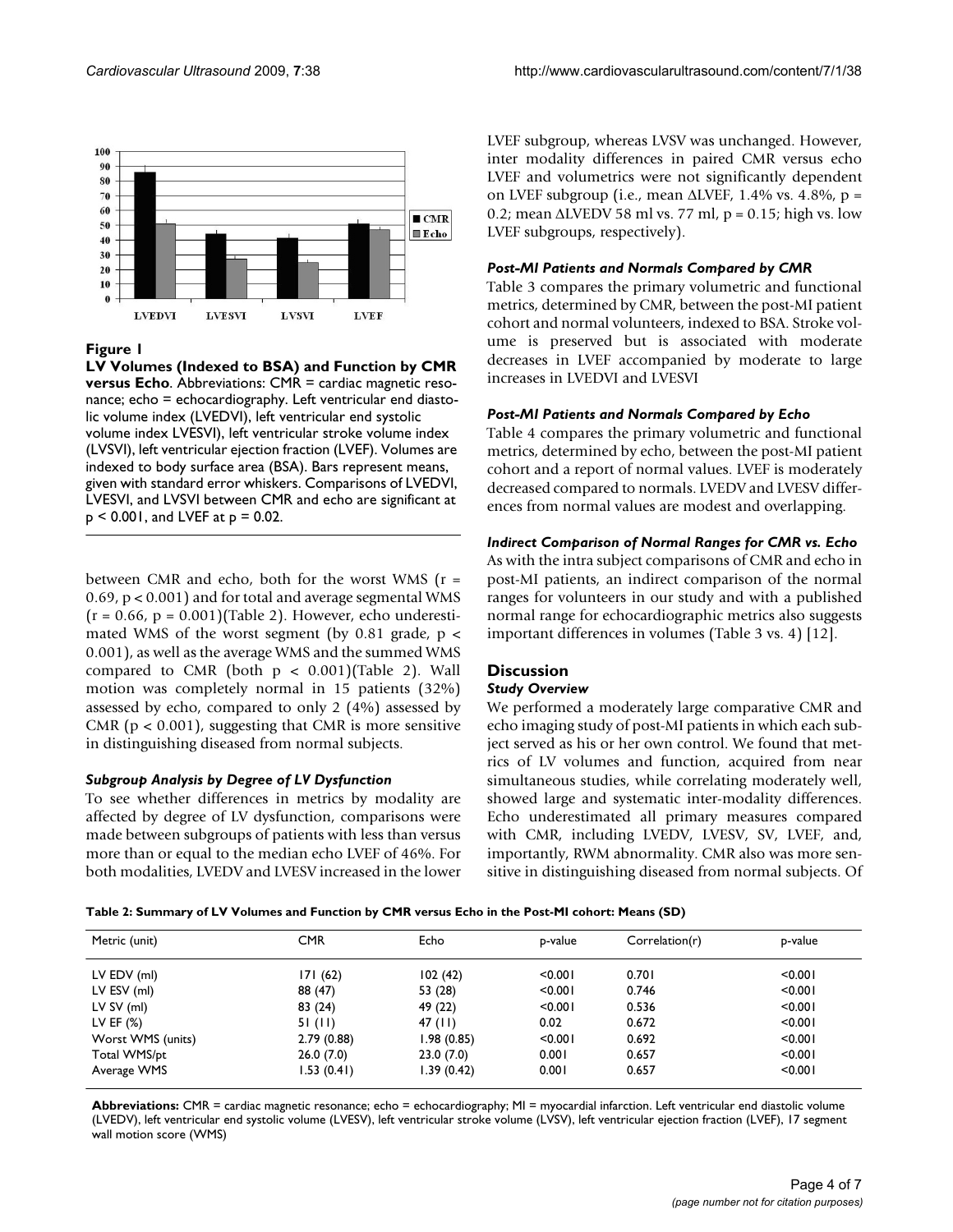clinical importance, these differences by modality suggest that serial measurements of function should be performed using the same method, as large and spurious differences may be seen if modalities are switched. Finally, given its more accurate and reproducible determination of function, CMR should be preferred when small to moderate serial changes in these functional parameters are of clinical importance to disease management.

#### *Previous Work and Study Rationale*

Echocardiography is a mature imaging modality [[13](#page-6-7),[14\]](#page-6-8) with an accepted if not extensively studied normal range for ventricular volumes [[7](#page-6-1)[,12](#page-6-6),[15,](#page-6-9)[16\]](#page-6-10). Normal values for contemporary CMR also are now published [\[5](#page-5-3)[,17](#page-6-11)[-20](#page-6-12)]. Indirect and direct comparisons of these studies suggest that echocardiographic normal values may not accurately reflect the normal range for ventricular [[4](#page-5-2),[7](#page-6-1),[19](#page-6-13)] or atrial [[21](#page-6-14)] chamber measurements by CMR. A study in which each imaging modality is tested (near) simultaneously within the same subjects, and which uses carefully standardized techniques and blinded assessment, represents the most accurate and informative design to compare imaging modalities. Because coronary artery disease represents the most common reason for applying these imaging tests, we chose a typical post-MI population for a direct, intra subject comparative study of these 2 modalities.

Maciera and Royal Brompton Hospital (London) collaborators have reported on normalized left ventricular systolic and diastolic function by CMR in a moderately large study sample ( $n = 120$ ) using contemporary scanner (1.5) T) and sequence (SSFP) techniques [[17](#page-6-11)]. CMR analysis used a computer-based technology with blood pool thresholding to delineate the papillary muscles, which were excluded from chamber volume and included in mass measurements. As might be expected, mass measurements by this method were larger and volume measurements smaller than results obtained with the operatorinteractive inclusion method used here, emphasizing the need for method-specific normal values. Alfakih also has

<span id="page-4-0"></span>**Table 3: Comparison of Metrics in Post-MI versus Normal Subjects by CMR Indexed to Body Surface Area\*: Means (SD)**

| Metric (unit)                                                                                                                    | Post-MI $(N = 47)$                       | Normals $(N = 30)$                        | p-value                             |
|----------------------------------------------------------------------------------------------------------------------------------|------------------------------------------|-------------------------------------------|-------------------------------------|
| LV EDVI <sup>*</sup> (ml/m <sup>2</sup> )<br>LV ESVI $*$ (ml/m <sup>2</sup> )<br>LV SVI $*$ (ml/m <sup>2</sup> )<br>LV EF $(\%)$ | 86 (28)<br>44 (22)<br>41 (11)<br>51 (11) | 68 (10)<br>25(7.0)<br>42 (5.0)<br>65(6.0) | 0.004<br>< 0.001<br>0.72<br>< 0.001 |

\*ANOVA adjusted for sex.

**Abbreviations:** CMR = cardiac magnetic resonance. MI = myocardial infarction. Left ventricular end diastolic volume index (LVEDVI), left ventricular end systolic volume index (LVESVI), left ventricular stroke volume index (LVSVI), left ventricular ejection fraction (LVEF)

<span id="page-4-1"></span>**Table 4: Comparison of Metrics in Post-MI Patients versus Normal Subjects by Echo Indexed to Body Surface Area\*: Means (SD)**

| Metric (unit)                    | Post-MI $(N = 47)$ | Normals $12*$ |
|----------------------------------|--------------------|---------------|
| LV EDVI $*$ (ml/m <sup>2</sup> ) | 51 (19)            | 54.5 (9)      |
| LV ESVI $*$ (ml/m <sup>2</sup> ) | 27(13)             | 22(5)         |
| LV SVI $*$ (ml/m <sup>2</sup> )  | 25(12)             | $22.5+$       |
| LV EF $(\%)$                     | $47$ (11)          | 60(6)         |

#### †Derived estimate

**Abbreviations:** MI = myocardial infarction. Echo = echocardiography. Left ventricular end diastolic volume index (LVEDVI), left ventricular end systolic volume index (LVSVI), left ventricular stroke volume index (LVESVI), left ventricular ejection fraction (LVEF)

reported normal ranges for CMR using SSFP sequences [[18](#page-6-15)], but some of the same issues limit the comparison of their results with the normal values derived for the present study [[5](#page-5-3)].

Normal values for cardiovascular function by MRI also were recently assessed in 800 adult participants, equally representing 4 ethnic groups, both sexes, and 4 age decades, in the multi-ethnic study of atherosclerosis [[19](#page-6-13)]. As in our study, papillary muscles were included in LV volume and were excluded from LV mass calculations. Results were generally similarly to those in our population reported here for LV volumes and ejection fraction.

Little previous information is available directly comparing these two modalities in coronary artery disease. Jenkins et-al published a comparative study in 50 patients with previous MI [\[4\]](#page-5-2). Patients with poor echo images were excluded. Correlations of MRI versus echo for LVEDV, LVESV, and LVEF were generally similar (i.e.,  $r = 0.61$  to 0.81,  $p < 0.01$ ) to those we observed (Table [2](#page-3-0)). LV volumes were slightly larger and LVEF lower in their report, indicating a somewhat sicker population. Also consistent with our observations, volumes and LVEF were under estimated by two-dimensional echo. Their study also assessed incremental change after MI over a 1-year interval, but, unlike our study, it did not assess or compare regional wall motion between modalities.

### *Explanatory Mechanisms*

This study did not directly determine the reasons for underestimations of volumes by echo compared with CMR. However, lower spatial (and temporal) resolution of echo, especially at far field, together with suboptimal acoustic windows in some patients with less complete visualization of wall segments, and greater "blooming" of lumen/wall boundaries with echo are disadvantages relative to CMR and likely contributors to observed differences.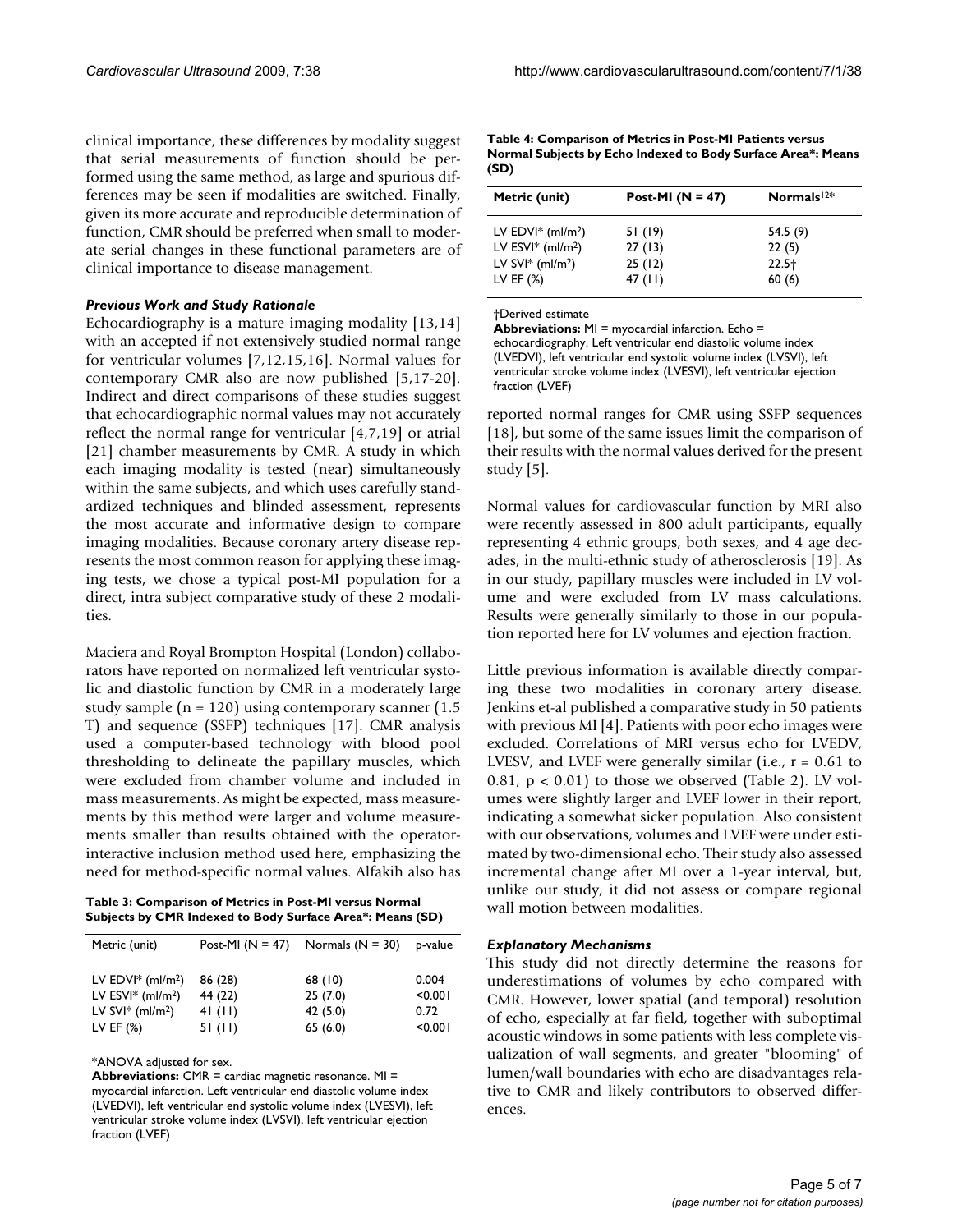### *Clinical Implications*

Quantitative measurements of cardiovascular anatomy and function are only of use if they are accurate and reproducible and if they can be compared with a normal, expected range of values. Incorrect interpretations, based on an incorrect comparative range of normal, large re-test variability, or spurious differences on serial testing with mixed modalities can lead to inappropriate disease assessment and management. Thus, the positive impact on clinical practice of accurate, reproducible measures of LV volumes and segmental and global function cannot be over emphasized. Despite these advantages of CMR, echocardiography has been well demonstrated by large and multicenter studies to be effective in evaluating and stratifying patients after MI with LV dysfunction. The clinical database for CMR, although considered a gold standard, is still substantially smaller. The choice of an imaging option should take cost as well as technical comparisons into account to achieve an optimal cost-effectiveness result. CMR is a moderately more expensive modality: our current Medicare facility/professional reimbursement rates for non-contrast studies are USD \$679/121 (CMR) versus \$412/70 (echo), with full price charges often significantly higher. Beyond this, CMR requires moderately increased acquisition and analysis times and greater equipment and facility expenditures.

### *Study Strengths and Limitations*

The study presents a direct comparison of imaging modalities in a primary study population sample of coronary artery disease patients, for whom imaging was clinically indicated. Only one study was obtained for each modality, so that re-test variability could not be tested. Similarly, measurements were arrived at by consensus, so that inter observer variability cannot be assessed. Other published reports provide some information on these measures [[4](#page-5-2)[,5](#page-5-3)[,19](#page-6-13)]. Although slight differences in measurement methodology (Simpson's vs. semi-Simpson's) could contribute to results, study methods represent those most commonly used and validated in practice for each modality. Also, given close intra-modality correlations between these 2 methods, any differences due to measurement methodology are likely to be very small. Contrast echocardiography and three dimensional (3-D) echocardiography may provide more accurate LV volumetric and functional measures than standard 2D echocardiography, performed here, and may also correlate better with CMR [[4\]](#page-5-2). (It should be noted that 3-D CMR also is becoming available and also may improve CMR slice selection.) However, these techniques may add time and expense to standard 2D techniques and are not fully incorporated into routine clinical practice. The study is of only moderate size and in a specific population, although size was adequate to demonstrate systematic differences in the studied metrics. Cost-effectiveness considerations also

must be considered in clinical practice but are not specifically addressed by this study. Finally, the reference control group could be studied by CMR only.

## **Conclusion**

In a moderately large CMR versus echocardiographic comparative study in post-MI patients in which each patient served as his or her own control, metrics of LV volume and function, while moderately correlated, showed significant systematic inter modality differences, with echo underestimating all 5 primary measurement variables. CMR also was more sensitive in distinguishing wall motion abnormalities. Of clinical importance, these differences by modality suggest that serial measurements of function should be performed using the same method. Given its greater accuracy and reproducibility, CMR may be preferred when small to moderate serial changes in these metrics are clinically important.

### **Competing interests**

The authors declare that they have no competing interests.

## **Authors' contributions**

BIG participated in study planning and design, performed data analysis, and helped to draft the manuscript. SEB participated in study planning and design, took part in data acquisition, performed data analysis, and assisted with manuscript revision. MRA took part in data acquisition, performed data analysis, and assisted with manuscript revision. DDB took part in data acquisition, performed data analysis, and assisted with manuscript revision. JLA participated in study planning and design, took part in data acquisition, performed data analysis, helped to draft the manuscript, and assisted with manuscript revision. All authors read and approved the final manuscript.

### **Acknowledgements/Financial Support**

This study was self-funded by the Departments of Cardiovascular Medicine, LDS Hospital, Intermountain Healthcare, Salt Lake City and Central Utah Clinic, Provo, Utah.

#### **References**

- <span id="page-5-0"></span>1. Manning WJ, Pennell DJ: *Cardiovascular Magnetic Resonance* New York: Churchill Livingston; 2002.
- 2. Grothues F, Smith GC, Moon JC, Bellenger NG, Collins P, Klein HU, Pennell DJ: **[Comparison of interstudy reproducibility of cardi](http://www.ncbi.nlm.nih.gov/entrez/query.fcgi?cmd=Retrieve&db=PubMed&dopt=Abstract&list_uids=12088775)[ovascular magnetic resonance with two-dimensional](http://www.ncbi.nlm.nih.gov/entrez/query.fcgi?cmd=Retrieve&db=PubMed&dopt=Abstract&list_uids=12088775) echocardiography in normal subjects and in patients with [heart failure or left ventricular hypertrophy.](http://www.ncbi.nlm.nih.gov/entrez/query.fcgi?cmd=Retrieve&db=PubMed&dopt=Abstract&list_uids=12088775)** *Am J Cardiol* 2002, **90:**29-34.
- <span id="page-5-1"></span>3. Pohost GM, Hung L, Doyle M: **[Clinical use of cardiovascular](http://www.ncbi.nlm.nih.gov/entrez/query.fcgi?cmd=Retrieve&db=PubMed&dopt=Abstract&list_uids=12912794) [magnetic resonance.](http://www.ncbi.nlm.nih.gov/entrez/query.fcgi?cmd=Retrieve&db=PubMed&dopt=Abstract&list_uids=12912794)** *Circulation* 2003, **108:**647-653.
- <span id="page-5-2"></span>4. Jenkins C, Bricknell K, Chan J, Hanekom L, Marwick TH: **[Compari](http://www.ncbi.nlm.nih.gov/entrez/query.fcgi?cmd=Retrieve&db=PubMed&dopt=Abstract&list_uids=17261386)[son of two- and three-dimensional echocardiography with](http://www.ncbi.nlm.nih.gov/entrez/query.fcgi?cmd=Retrieve&db=PubMed&dopt=Abstract&list_uids=17261386) sequential magnetic resonance imaging for evaluating left ventricular volume and ejection fraction over time in [patients with healed myocardial infarction.](http://www.ncbi.nlm.nih.gov/entrez/query.fcgi?cmd=Retrieve&db=PubMed&dopt=Abstract&list_uids=17261386)** *Am J Cardiol* 2007, **99:**300-306.
- <span id="page-5-3"></span>5. Anderson JL, Weaver AN, Horne BD, Jones HU, Jelaco GK, Cha JA, Busto HE, Hall J, Walker K, Blatter DD: **Normal cardiac magnetic resonance measurements and causes of interobserver dis-**